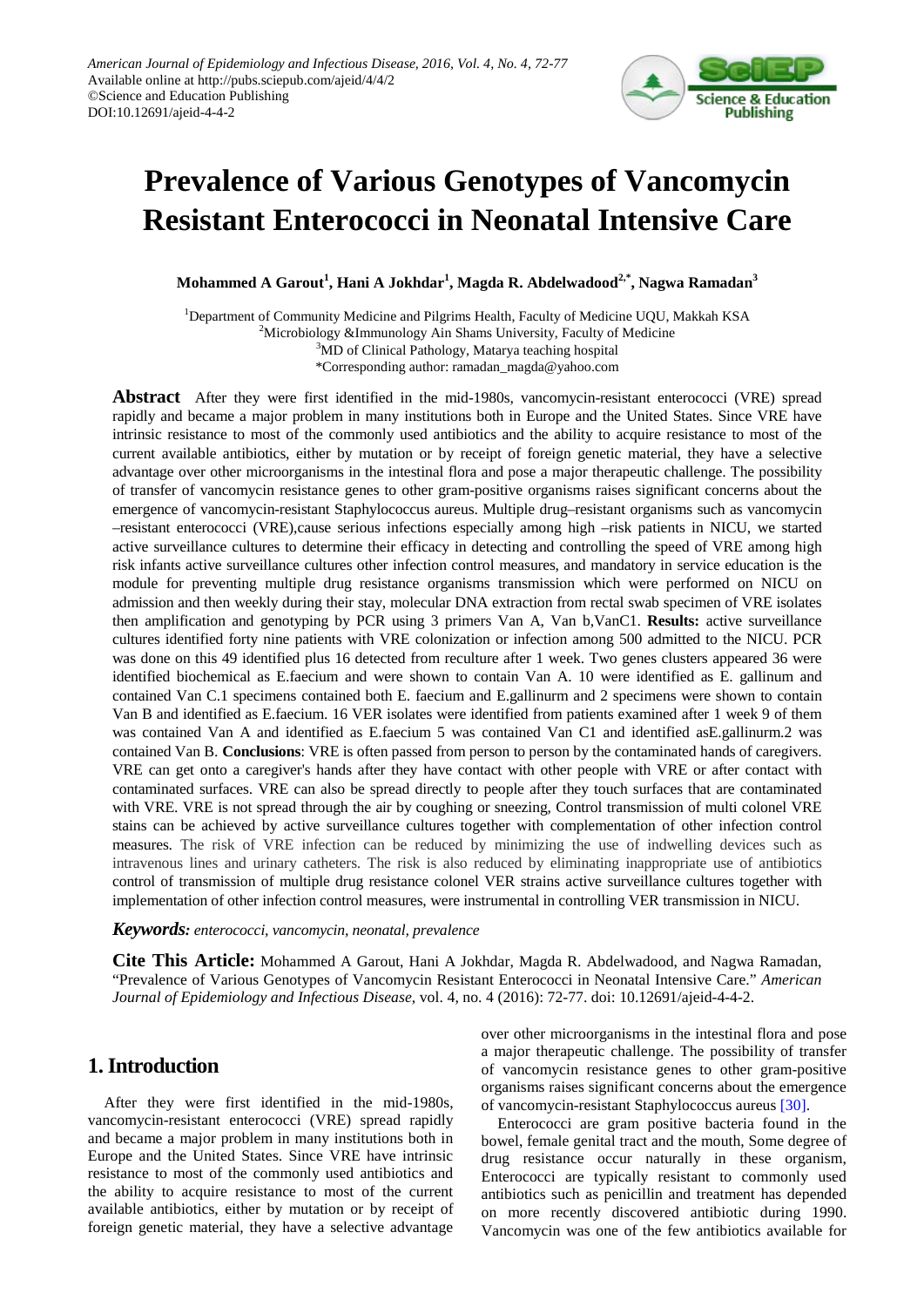treatment of infections due to enterococci. Vancomycin resistance in enterococci was initially reported in 1986 in Europe. In the last decade enterococci have become recognized as a leading cause of nosocomial bacterial infection more than a 20 fold increase in the incidence of infection and colonization with vancomycin resistant enterococci VER have been reported from U.S.A. hospital from 1986 through 1993 from 0.3% to 7.9% [\[7\].](#page-4-0) Enterococci are member of the normal flora in the gut of humans and animals but have become increasingly important as hospital acquired pathogens. The y have been associated with infections of the urinary tract, post surgical wound, septicemia, endocarditis and meningitis [\[6\]](#page-4-1) they have a remarkable ability to adapt to exposure to antibacterial maintaining intrinsic resistance to penicillin and low resistance to amino glycosides and a tremendous capacity to acquire resistance to other antibacterial including high level resistance to amino glycosides and glycopeptides [\[13,28\]](#page-4-2) and are recognized as an important resistant pathogen in Europe [\[16\].](#page-4-3) Infections by VER are associated with sever adverse outcomes such as extended length of hospital stay increased cost and increased mortality [\[7\].](#page-4-0) Vancomycin – resistant enterococci (VRE) are antibiotic – resistant colonizers of the gastro intestinal that cause nosocomial outbreak of both colonization and the gastrointestinal tract and infection at various sites [\[8\]](#page-4-4) have become a common pathogen responsible for nosocomial infection, with incidence rate increases significantly over the past decade [\[15\].](#page-4-5) This is result of an increased incidence of enterococci resistance to many antimicrobials [\[19\].](#page-4-6) Vancomycin –resistant enterococci (VRE) cause serious infections, especially among high – risk patients in NICUS, [\[23\]](#page-4-7) PCR methods for rapid detection of vancomycin – resistant enterococci are now available [\[21\].](#page-4-8) Many hospital have initiated surveillance program for VRE, however, these programs have proven to be time-consuming for infection control personal and expansive for microbiology laboratory to conduct. [\[12\]](#page-4-9) Active surveillance culture (ASC) programs for RVE and aggressive implementation of infection control measures reduce VRE transmission among adult and pediatric patients. Indeed, enteroccoci are the second most common nosocomial pathogens in the U.S, E. faecalis account for 80 – 90% of human enteroccal infection and E. faecalis 10 -15%. The emergence of Vancomycin resistant enterococci (VRE), mandates rapid identification. Risk factor for VRE colonization in children include young age, use of invasive devices, antimicrobial drug administration, immunosuppression, low birth weight and underlying malignancy [\[22\]](#page-4-10) Indeed, enterococci are the second most common nosocomial pathogens in the U.S, E. faecalis account for 80 – 90% of human enterococcal infection and E. faecalis 10 -15%. The emergence of Vancomycinresistant enterococci (VRE), mandates rapid identification. More over VRE can transfer the Van A gene for Vancomycin resistance to more virulent pathogen as staphylococcus aureus both in vitro and vivo [\[10\].](#page-4-11)

The genus enterococcus includes more than 17. enterococcus feacalis and enterococcus faecium account for most clinical infections in hospital increasing antibiotic resistance. Enterococcus species are hardly facultative anaerobic organisms that can survive and grow in the laboratory Enterococci are distinguishly the morphologic appearance on gram stain positive cocci that grow in chain and their ability to hydrolyze esculin in the presence of sodium chloride. They were formally known as group D streptococci until assigned their owned genu[s \[27\].](#page-5-1)

For patients with Vancomycin resistant enterococci in stool, treatment with ant anaerobic antibiotic promotes high density colonization, limiting the use of such agents in these patients may help decrease the spread of Vancomycin resistant enterococcus [\[26\].](#page-5-2)

VRE is often passed from person to person by the contaminated hands of caregivers. VRE can get onto a caregiver's hands after they have contact with other people with VRE or after contact with contaminated surfaces. VRE can also be spread directly to people after they touch surfaces that are contaminated with VRE. VRE is not spread through the air by coughing or sneezing [\[31\].](#page-5-3)

## **2. Aim of the Study**

The potential emergence of vancomycin resistance in clinical isolates of S. aureus or S. epidermidis is a serious public health concern. The vanA gene, which is frequently plasmid borne, can be transferred in vitro from enterococci to a variety of gram-positive S.aureus.

Aim of this study was to survey of stool and rectal swab as recommended by hospital infection control to allow for the early identification of colonized patients so that prevent transmission of VRE & Determine the prevalence of Vancomycin-resistant enterococci (VRE) colonizing the intestinal tract of NICU and define risk factors & Determined the gene typing of VRE, To minimize hospital acquired infection transmission of VRE, hospitals must use a multidisciplinary approach that requires participation by a variety of departments and personnel.

## **3. Material and Methods**

This study was carried out in three phases each of which used a slightly different set of selective media. Rectal swabs were collected from 500 neonates in ICU (Dacron-typed swabs were moistened with sterile trypticase soy broth before rectal sampling), placed in Amies transport media and processed within 8 hours of collection. The fecal material from swab was suspended in 350 ul of sterile water and the mixture was vortexed vigorously for 5 seconds, 100 micro liters of this suspension was inoculated into 3ml of enrichment broth, and two 50 ul sample of the suspension were inoculated selective agar plate media the agar plates were incubated at 35C while the broth was incubated at 35 to 45C depending on phase of the study.

Ten micro liter samples from the enrichment broth were sub-cultered onto selective agar plated after 18 hours incubation. The agar plates were examined after 24hr, 48hr and 5 days of incubation. Colonies resembling enterococci by colonial morphology and Gram stain were subculture onto trypticase soy agar with 5% sheep blood, and were identified by standard microbiology methods according to motility and xylose production., Brain heart infusion agar containing 6 ug of Vancomycin per ml also inoculated for the detection pf VRE MIC of Vancomycin were determined by culture on campylobacter blood agar plates containing different concentration of Vancomycin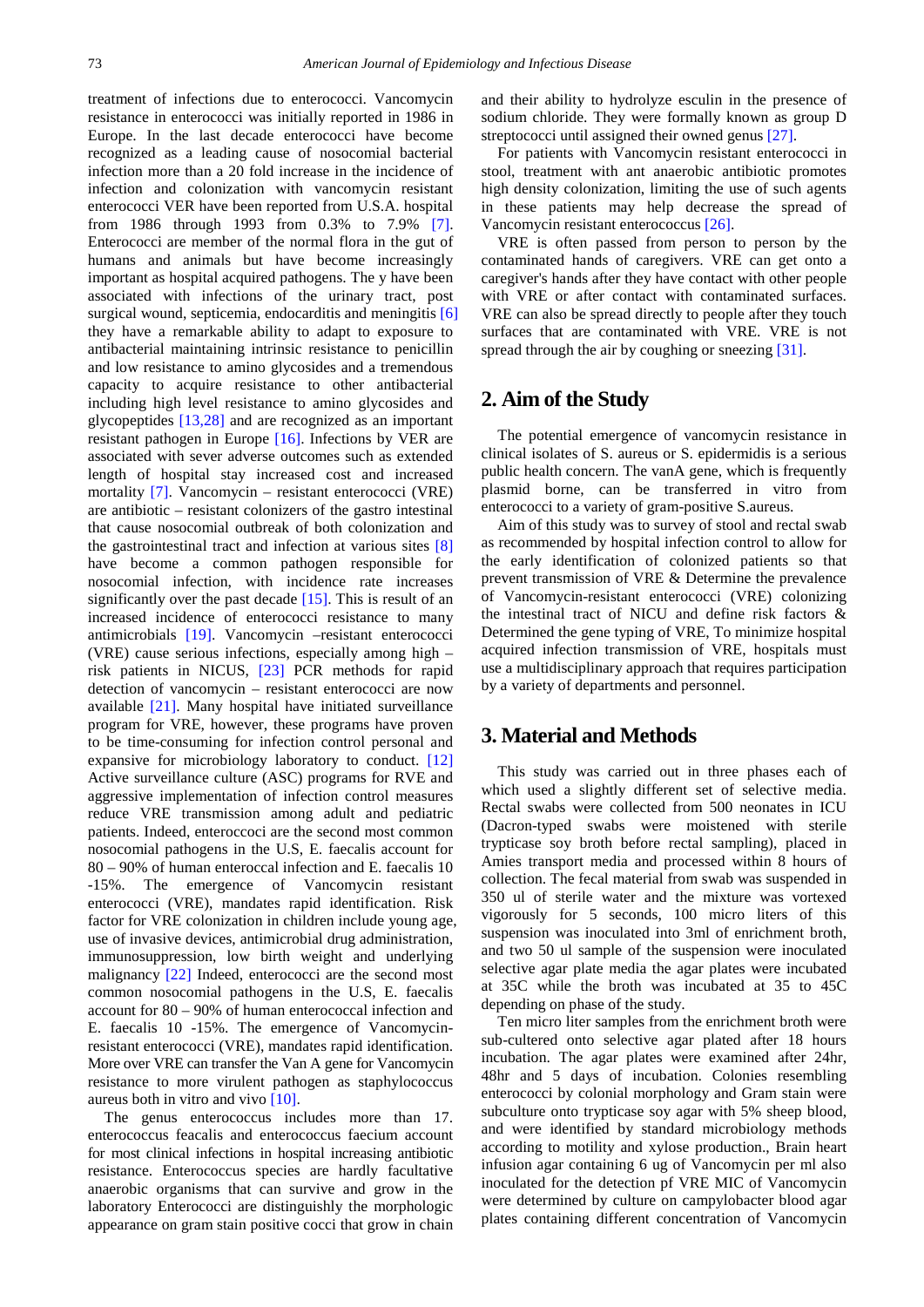VRE were identified by using standard laboratory procedures, species identification and Vancomycin susceptibility were determined by using micro scan gram positive. Breakpoint combo panel [Dade Behring, USA] with a 24 hours incubation. Vancomycin susceptibility results were categorized according to the standard by clinical and laboratory Susceptible isolates had vancomycin MICS <4ug/mL, intermediate isolates had MICS 8-16ug/ml. and resistant isolates had MICS 32 ug/ml. Enterococcus faecuim and E. gallinarum were differentiated by motility and detection of acid production. from xylose Dacron typed swabs were moistened with sterile trypticase soy broth before rectal sampling.

All neonates with VRE were placed on contact isolation during their NICU hospitalization rectal swab specimens were added, quality control strains for susceptibility testing included Escherichia coli, Staphylococcus aureus, and E. faecalis.

## **3.1. DNA Extraction from Rectal Swabs Specimens**

Fifty micro liter samples of stool suspension were centrifuges at 16,000 xg f or 5 minutes. The pellet was resuspended in 180 ul of distilled water, and 4 ug lysozyme per ul was added to the suspension, which was their incubated at 37 for 30 minutes. The lysate was then treated with 0.5mg of proteinase K at 70C for 30 minutes. Then at 95Cfor additional 30 minutes, two volumes of ethanol were added to precipitate the nucleic acids the ethanol mixture was applied directly to QIA amp in the tissue kit column [QIAGEW, Canada] and washed twice in buffer as described by the manufacturer, and the nucleic acid was elute with 50ul of 10mm Tris HCL (ph 9.0). 20 micro liters of the elute was applied to centrisep gel Filtration column and the elute containing purified nucleic acid was used in the PCR assays. DNA sample were frozen -20c until they were required.

## **3.2. Application and Detection of Van Genes by PCR**

Multiplex PCR Oligonucleotide primary directed to the Van A, Van B, Vanc 1, were used in conjunction with PCR to amplify DNA from fecal material. 4 up samples of DNA purified to 21ul of chilled PCR mixture containing 10mm Tris (ph8.3) 50mm KCl, 1.5 mm mg cl2, 0.2mm each, primer 200 ul each d ATP, GTP, TTP CTP, and 2.5u of Taq DNA polymerase DNA thrombocycler was programmed as follow 10 minutes at 95c, 30 cycles of 30secondes at 94C, 30secondes at 58c, 30 seconds at 72C and 10 minutes at 72C.). Known positive and negative controls (including multiple controls consisting of sterile water [i.e., no DNA] were included in each PCR run by multiplex PCR (Aperkin –Elmer cetus model 9600DNA theromocycler Norwalk, conn.) Samples were held at 4C until the product could be analyzed. Sixteen microliter samples of the PCR products were electrophorized through l 1.5% agrose gel for 45 min at 150 V. The gel were stained with ethodiem bromide and photographed under UV light PCR was simultaneously performed with three pairs of primer. (Van A, Van B, Van C) some reaction to identify genotype of vancomycin resistance or intermediate or sensitive enterococci.

#### **4. Results**

500 rectal swabs were taken from neonatal ICU, the maternity age 1-45 days with mean 14 days. 49 of which were culture positive and 44 1of which were VER culture negative were examined for the presence of Van A or van B or Van C by PCR following enrichments broth culture.

Forty-nine isolates were recovered from stool rectal specimens of ICU by at least one culture method, (direct plating on agar or after broth enrichment).

Forty-four were identified biochemical as E. faecium and were shown by PCR. to contain Van A. 5 were identified as gallinarum and contained Van C, 2 specimens contained both E. gallinarum and Van A – containing E. faecium. Many of the specimens positive only by broth enrichment showed <10 colonies of VRE on subculture. These patients were followed after 1 weak or until will discharge, 16VRE isolate were recorded from rectal swab after 1 week.

**Table 1. Age of selected groups**

| n.,<br> |       | ean<br>------- |
|---------|-------|----------------|
| 500     | $-47$ | . .<br>. .     |

**Table 2. Characteristics of VRE ((Vancomycin resistance enterococci) genotype on culture and 1 week cuture**

| Parameter                     | Sample<br>detected by<br>culture | Sample detected<br>after 1 week of<br>culture of sample |
|-------------------------------|----------------------------------|---------------------------------------------------------|
| Van A                         |                                  |                                                         |
| Detecting by plate            | 13                               | 3                                                       |
| Detecting by enrichment broth | 23                               | 6                                                       |
| Total Van A                   | 36                               | 9                                                       |
| Van C                         |                                  |                                                         |
| Detecting by plate            | 3                                | $\overline{c}$                                          |
| Detecting by enrichment broth | 7                                | 3                                                       |
| Total                         | 10                               | 5                                                       |
| Van B                         |                                  |                                                         |
| By plate                      | 2                                | 0                                                       |
| Detection by broth            | 0                                | 0                                                       |
| Total                         | $\overline{c}$                   | $\overline{c}$                                          |

**Table 3. Correlation between Risk factor &PCR genotype** 

| - 8 - - - - - <sub>-</sub> - -                        |       |       |       |
|-------------------------------------------------------|-------|-------|-------|
| Parameter                                             | Van A | Van C | Van B |
| 1. Brighweigh<br>$>1500$ (Wo 300)                     | 32    |       |       |
| 2. Hyperalimentation                                  |       |       |       |
| $>$ 2 weeks (275)                                     | 29    |       |       |
| $<$ 2 weeks (125)                                     |       |       |       |
| 3. Receiving Vancomycin<br>$5mg/Kg$ I.V Twice $(231)$ | 16    | Q     |       |

**Table 4. Characteristics of phenotyping with antibiotics (The relation of VER and use of different type of antibiotics)**

| Antibiotic      | Resistant Isolate % |                  |  |
|-----------------|---------------------|------------------|--|
|                 | <b>E.Faecalis</b>   | <b>E.Faecium</b> |  |
| Ampicillin      |                     | 2                |  |
| Gentamycin      | 10                  |                  |  |
| Streptomycin    |                     |                  |  |
| Erythromycin    | 8                   | っ                |  |
| Ciprofloxacin   | 3                   |                  |  |
| Chloramphenicol |                     |                  |  |
| Vancomycin      | 36                  | 2                |  |
| Teicoplanin     |                     |                  |  |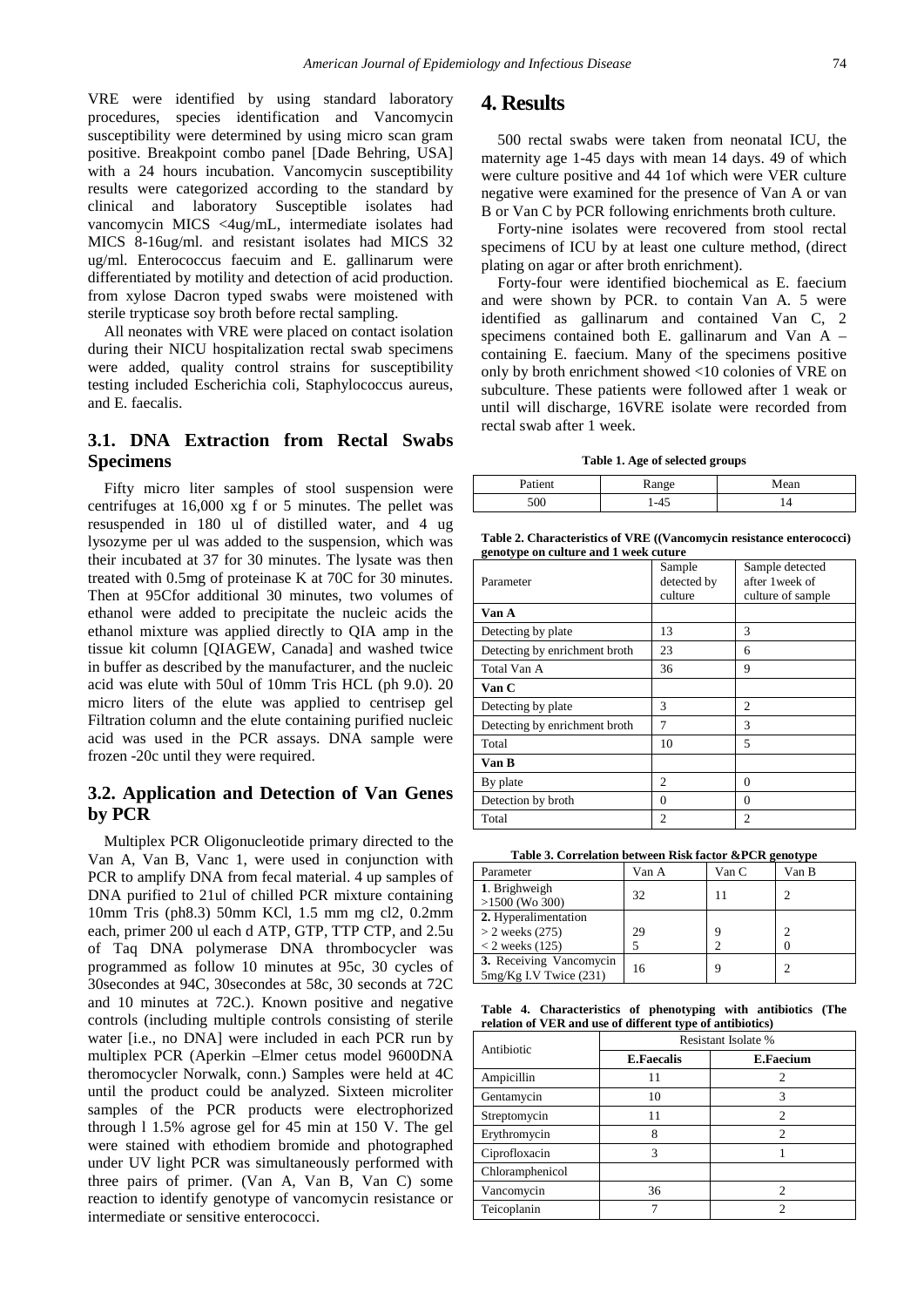**Table 5. Correlation of MIC &No. of isolates (Susceptible isolates to vancomycin MIC)**

| Parameter              | No. of cases |
|------------------------|--------------|
| Vancomycin MIC 4 ug    |              |
| Vancomycin MIC 8 ug    | 21           |
| Vancomycin MIC 16 ug   | 15           |
| Vancomycin MIC 32 ug   | 13           |
| Total                  | 49           |
| After one week culture |              |
| Vancomycin MIC 4 ug    | 9            |
| Vancomycin MIC 8 ug    |              |
| Vancomycin MIC 16 ug   | 6            |
| Vancomycin MIC 32 ug   |              |
| Total                  | 16           |

## **5. Discussion**

Because VRE can colonize the gastrointestinal tract for a prolonged period without progressing to clinically apparent disease, early recognition of colonization is essential for preventing patient – to patient transmission [\[17\].](#page-4-12)

Vancomycin – resistant enterococci (VRE) are a cause of nosocomial infections in U.S hospitals. The national Nosocomial infections surveillance system of the center for disease control and prevention reported Vancomycin resistance in 28.5% of nosocomial enterococcal intensive care unit infections in 200[3 \[14\].](#page-4-13)

PCR has the potential to reduce both time and cost of detecting VRE and can provide information on the vancomycin resistance genotype, which may be useful for epidemiological studies [\[2\].](#page-4-14)

In this study surveillance program started from 2015- 2016 on NICU and rectal swab was cultured on different selective media, then the specimen culture positive we used for strain typing. by PCR. PCR assays were performed with samples taken from nucleic acid extracted from fecal material from rectal swabs suspended in distilled water. We use a simple and en inexpensive column purification system for isolation of nucleic acid. This study we use combination Van A and Van B primer set and Van C. In our study we do surveillance culture for VNSE (Vanccomyicn non-susceptible enterococci) included rectal swab culture perfumed upon admission to NICU. Repeated culture were collected weekly from the patient with negative admission cultures unless they became colonized or were discharge to campylobacter blood agar plates containing 10ug/ml Vancomycin VRE were identified by using standard laboratory procedures, species identification and Vancomycin susceptibility were determined by using micro scan gram positive. Breakpoint combo panel [Dade Behring, USA] with 24 hours incubation. Vancomycin susceptibility results were categorized according to the standard by laboratory.

Susceptible isolates had vancomycin MICS < 4ug/mL, intermediate isolates had MICS 8-16ug/ml. and resistant isolates had MICS 32 ug/ml. Enterococcus faecuim and E. gallinarum were differentiated by motility and detection of acid production from xylose. The genetic relatedness of 49 VNSE was determined with PCR after DNA was extracted. The extracted DNA was amplified by PCR of 500 NICU patients admitted a total of 49 were colonized with VNSE, yielding a colonization rate of 9.8 %.

The median age of these natures was  $14$  ranges  $1 -$ 45days. All of this isolate were available for DNA analysis. 36 [73%] of the 49 isolates were E gallinarium and all had intermediate susceptibility to Vancomycin. And 9(56.2%) of 16 detected from reculture were contain Van A. 12 isolate (24.4%) were E. Faecium and all were vancomycin resistant And 5 (31.2%). Of 16 detected from reculture were Van C and 2 contain Van B, anorher2 detected after reculture.65 infants colonized with VNSE identify by surveillance program in 2005-2006, all isolates were available for DNA extraction there PCR genotyping. 17 cases out of 65 (25.1%) of patients harbored vancomycin-resistant E. faecium and 45 out of 65 63.3% had vancomycin intermediate E. gallinarum, although gallinarum has lower level intrinsic vancomycin resistance and same result reported by [\[24\].](#page-4-15)

Wile 2000 who studied on 333 swabs for rectal than these swab were culture on several selective agar medium before broth enrichment. DNA was extracted from the fecal material and was analyzed by PCR by using of four primer sets only 59 (67.8%) of the samples were positive for Van A whish was enterococcus faecium and (Wil et al 2000) who studied nosocomial infection spread in premature infant in nosocomial intensive care unit(NICU) developed coagulase negative staph and found 48 isolates of 216 proved to hetero resistant to vancomycin and Achillaes et al [\[1\]](#page-4-16) who isolate 266 Vancomycin-resistant enterococci strain from 1,246 specimens collected from 13 hospital Van A phenotype was 30.8%, Van C phenotype was 57.1%. and Singh et al, 2005 who studied VRE among 1820 use admitted to NICUs and found 65 VRE colonization

Suzanne et al., [\[25\]](#page-5-4) which use direct multiples PCR assay using Van A and Van B prizers, which provides rapid results and they reported that PCR was more sensitive, more rapid than culture and selective media for samples collected by rectal swab 20 of 46 versus 8 of 46  $p<0.001$  or perineal swab 17 of 58 versus L of 58 p = 0.059 for the detection of gastrointestinal colonization by Vancomycin and M. Leven et al., [\[9\]](#page-4-17) who studied the prevalence of glycopeptides resistant enterococci (GRE) in the intestine by different media, and different methods, stool samples results was  $n= 2/3$  rectal swab  $n= 123$  were plated directly on enterococcal agar and after enrichment in enterococcol broth the prevalence of GRE was 12.8% direct plating recovered 53.4% of GRE isolates, and broth enrichment recovered 46.5%. The author reported that GRE species isolated included E. gallinarum 44.2%, E francium 30.2% E. faecalis 13.9% E. casseflavus all faecalis 11.6% isolates and faecium carried van A gene Sotake et al., [\[18\]](#page-4-18) who are PCR for detection of Vancomycin resistant enterococci in fecal samples by PCR for surveillance instead of culture as it instinct consuming and expensive for labeling this study revealed that 67.8% samples were positive for Van Padiglone 2013 who investigated the prevalence of entrococcus resistant vancomycin isolated from stool and rectal swab in acute surveillance program for VWSE. ASC culture Vancomycin non-susceptible enterococci included rectal swab culture performed upon admission to NICU (neonatal I.C.U) repeated culture were collected weekly from patients with negative admission cultures unless they became colonized or were discharge rectal swab specimens were added to campylobacter blood agar plates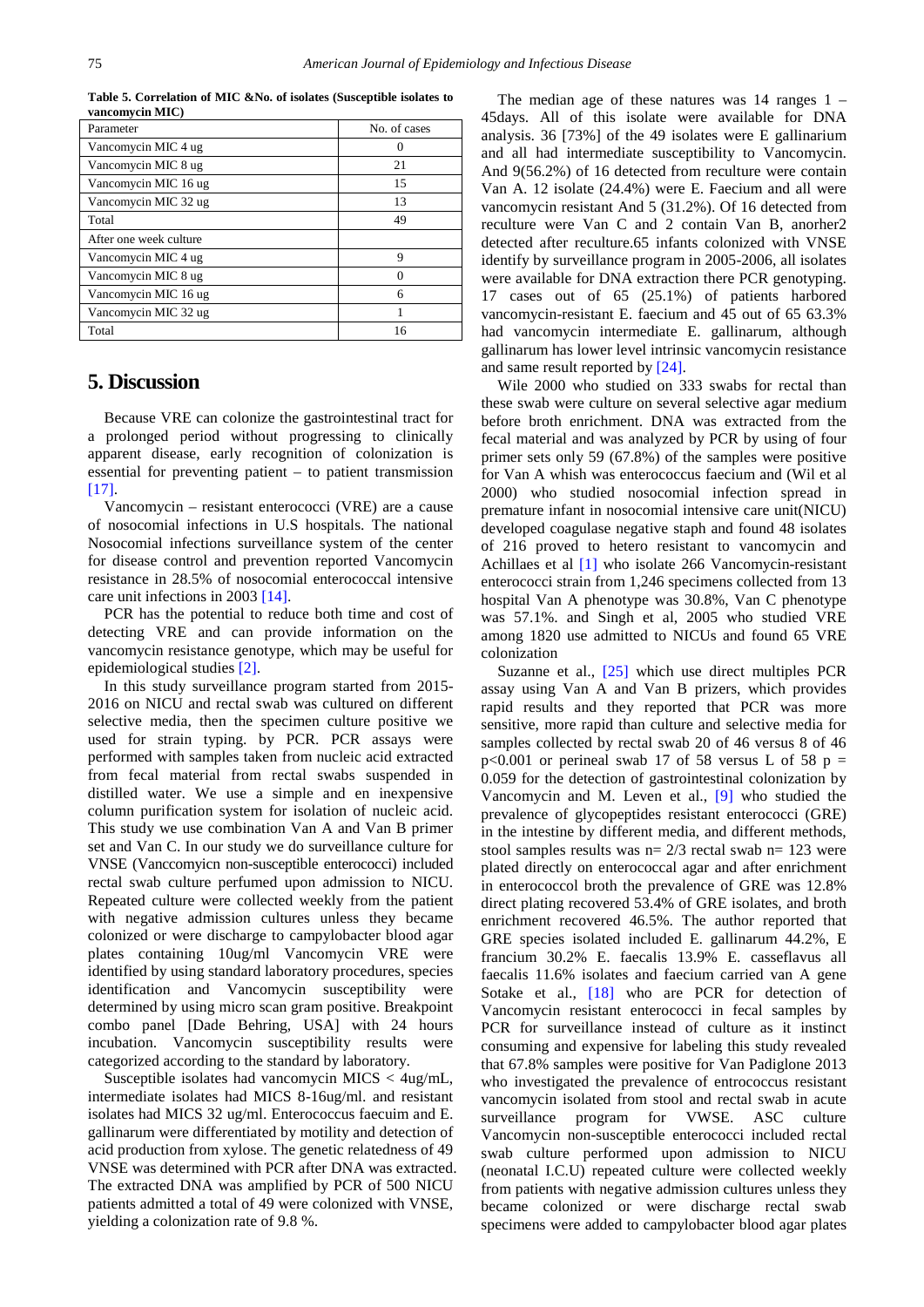containing 10ug/ml Vancomycin. Rapid detection of VRE colonization may have important infection control implications in C where VRE colonized patients are separated C cohorts to minimize nosocomial transmission (Padiglone et, al., 2003).

Elhanan et al., 2013 reported one case of VRE of 23 children treated with Vancomycin which comes with our result. Although high prevalence of Vancomycin and Ampicillin resistance in Europe and USA [\[13\].](#page-4-2) The detection of high level Gentamycin resistance in 14.7% and 15.6% of faecium is the cause of concern it may signify the problem  $[5]$ . Our study revealed that 2 cases isolates was used Gentamycin and 2 only for teichoplanine. Charnow J.A. [\[4\],](#page-4-20) reported that 69 of cases of VRE found that 42 different combination of antibiotics had been used our result revealed that significant relation with birth weight and hyperilumination reported 2 cases with Van B had birth weight less than 1.5.which comes with Grimsley 1999 who reported that gestational age significance was achieved only when infants under 35 week and weight significantly influence and similar concern were associated with influence of form of nutrition, infants who received intravenous feeding higher than nasogastric but all this factor had little effect on overall date.

Claeys [\[29\]](#page-5-5) reported that susceptibility testing is essential for all enterococcal isolates that require antimicrobial therapy. Stool specimens, perirectal cultures that grow resistant *Enterococcus,* or both are the criterion standard for evaluating VRE colonization. Multiple blood cultures that are positive for enterococci are associated with increased inpatient mortality.

## **6. Conclusion**

VRE is often passed from person to person by the contaminated hands of caregivers. VRE can get onto a caregiver's hands after they have contact with other people with VRE or after contact with contaminated surfaces. VRE can also be spread directly to people after they touch surfaces that are contaminated with VRE. VRE is not spread through the air by coughing or sneezing, Control transmission of multi colonel VRE stains can be achieved by active surveillance cultures together with complementation of other infection control measures.

The risk of VRE infection can be reduced by minimizing the use of indwelling devices such as intravenous lines and urinary catheters. The risk is also reduced by eliminating inappropriate use of antibiotics.

## **Acknowledgement**

Ameurfina Curioso Silo, for the administrative support and final manuscript review.

## **References**

- <span id="page-4-16"></span>[1] Achillaes.G, Athanasia Christidou, Efstathia Scouilica, Paulos Nikolaidis and Yannis Tselentis (2005): Epidemiological and molecular analysis of intestinal colonization by Vancomycin resistant enterococci in Greek hospitals.
- <span id="page-4-14"></span>[2] Clark, N.C.R.C. Cooksey, B.C. Hill, J.M. Swenson and F.C.Tenover.1993.characteriszation of glycopeptides resistant

enterococci from US hospitals. Antimicrob. Agents Chemother. 37. 2311-2317.

- [3] Centinkaya, y.,Kalk,P.& Mayhall, c.g.(2000). Vancomycinresistant enterococci. Clin Microbiol Rev 13, 686-707.
- <span id="page-4-20"></span>[4] Charnow J.A.Studies expand found of epidemiology data on VRE, Inf.Dis.Nawes.1994.10.1-5.
- <span id="page-4-19"></span>[5] Edet E.Udo, Noura Al sweih, Oludotun A.Phillins and Tulsi D.2003: Speices prevalence and antibacterial resistance of enterococci isolated in Kuwait hospitals 1.J.Med.Microbiol. 52. (2003)163-168.
- <span id="page-4-1"></span>[6] Jone, R.N., Marshall, S.A., Pfaller M.A., Wilke, W.W., Hollis, R.J., Erwin, M.E., Edmoned., M.B & Wenzel R.P. (1997): Nosocomial enterococcal blood stream infections in the scope program: antimicrobial resistance, species occurrence, molecular testing results and laboratory testing accurately. Diag. Microbiol. Infec.Dis.29, 95-102 (Medline).
- <span id="page-4-0"></span>[7] Huycke, Mark, Sahm DF, Gilmore M.S; Multiple drug resistant Enterococci the nature of problem and an agenda for the future. Emerging infectious diseases 1998., 4(2); 239-49.
- <span id="page-4-4"></span>[8] Low, D.E., N.Keller, Barth and R.N.Jone. 2001. Clinical prevalence antimicrobial susceptibility, and geographic resistance patterns of enterococci:resultes from the antimicrobial surveillance program 1997.
- <span id="page-4-17"></span>[9] Lavan, M., Vercauteren. E. Descheemaeker. P. VanLaer and Goossens H., (1999): Comparison of direct plating and broth enrichment culture for the detection of intestinal colonization by glycopeptide- resistant enterococci among hospitalized patients. j. Clin. Microbiol. 37: 1436-1440.
- <span id="page-4-11"></span>[10] MMWR 2002 morb mortal wkil rep. 2002. 51: 565-7: Staphylococcus aureus resistant to vancomycin –United States.
- [11] Millar B, Moore J, Mallon P.et al., Molecular diagnosis of infective endocarditis anew Duke's criterion Scand J Infect 2001. 26; 163-71., 26; 163-71.
- <span id="page-4-9"></span>[12] Morris J.G Shay J.Hebden, Mc Carter, c. Dowling and R.S. Shwallbe 1995: enterococci resistant to multiple antimicrobial agents including Vancomycin Ann.Intern.med.123:250-259.
- <span id="page-4-2"></span>[13] Nelson R.R.S., Mcgrrogor, k.f. Brown, A.R., Amyes. S.G.B & Young, H-K (2000). Isolation and characterization of glycopeptides –resistant enterococci from hospitalized patients over a 30 month period J.Clin Micrbiol 38, 2112-2116.
- <span id="page-4-13"></span>[14] NNIS National Nosocomial Infection Surveillance system Report data summary from JAN 1992 through June 2004, issued October 2004 Am, J, Infec. Control 2004, 32., 470-85.
- <span id="page-4-5"></span>[15] Mundy L.M., Sham.D.F and Gilmore M200: Relationships between enterococcal virulence and antimicrobial Resistance. clin. Micrbiol. Rev. 13; 513-522.
- <span id="page-4-3"></span>[16] Reinert, R.R., Conrad, G., Schaeger, J.J., Werner, G., Witte, W., & Klare, I. (1999). Survey of antibiotic resistance among enterococci in North Rhine –Westphalia Germany. J. Clin Microbiol.37, 1638-1641.
- <span id="page-4-12"></span>[17] Rebecca C, Bruce M, Sprague, Joseph M, Sumathi Nambiar, and Nalini Singh (2005): characterizing vancomycin resistant enterococci in neonatal intensive care.Emerging infectious diseases. www.cdc.gov/eid.vol.11,no.9,September 2005.
- <span id="page-4-18"></span>[18] Sotake 5.1 Clask N, Rimland, Wolfe f.s. and turnover f.c 1997. Detection Vancomycin resistant enterococci in fecal samples by PCR. Journal of clinical microbiology (35). No 9. 23 25-30.
- <span id="page-4-6"></span>[19] Reina M.Flores, PharmD James A. & Thomas W M.S.RPH 2006: Vancomycin resistant enterococci approach to treatment and control http://www.moffitt/. Cancer Control Journal (3) NO.1:1-7.
- [20] Petrich, A.k.,. k.E.Luinstra, D. Groves, M,A. Chenesky and J.B.Mahony.1999; direct detection of Van A and Van B genes in clinical specimens for rapid identification of vancomycin resistant enterococci using multiplex PCR. MOL. Cell. PROBES. 13; 275-281.
- <span id="page-4-8"></span>[21] Perez-Hernandez, Mendez-Alvarez s, Claverie-Martin f; PCR assay for rapid detection of vancomycin resistant enterococci. Diagn. Microbiol. Infect Dis 2002., 42; 273-7.
- <span id="page-4-10"></span>[22] Singh-Naz N, Sleemi A, Pikis A, Patel K, Compos J. (1999): Vancomycin resistant Enterococci faecium colonization in children. J CLIN MICROBIOL.37; 413-6.
- <span id="page-4-7"></span>[23] Singh N, Leger MM, CampbellJ, Short B, Campos JM (2005): Control of vancomycin resistant enterococci in the neonatal intensive care uint.Infection control hosp epidemiol 2005 jul; 26(7) :646-9.
- <span id="page-4-15"></span>[24] Sachiko Satake, Nancye clark, David Rimland, and Fred C. (1997): DETECTION OF Vancomycin resistant enterococci in fecal Samples by PCR. Journal of clinical microbiology sep. 1997,